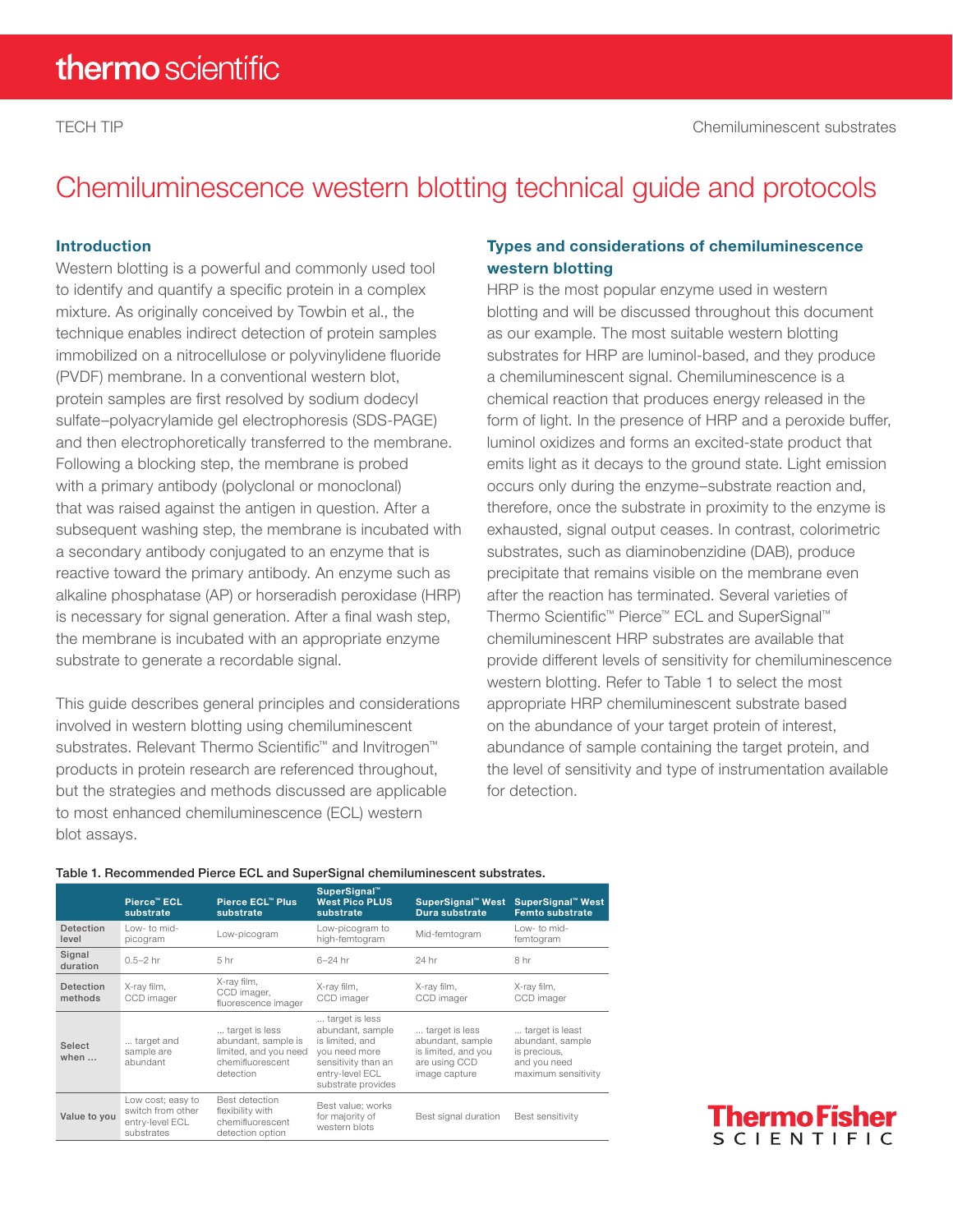Don't know where to start? Try our SuperSignal West Pico Plus Chemiluminescent Substrate ([Cat. No. 34580](https://www.thermofisher.com/order/catalog/product/34580)), designed to work for the majority of western blots.

#### Signal capture

Although western blotting is a powerful, routine application, capturing that elusive chemiluminescent signal can be frustrating. Since western blotting comprises a series of steps that require specific skills to perform, failure to capture signal can be caused by many factors. With so many variables (Table 2), troubleshooting a problem blot can be likened to searching for a "needle in a haystack". The traditional protocol is often ineffective in detecting a specific protein. For example, the primary antibody may not recognize the immobilized antigen in its denatured state. Although the protein can be kept in its native state by using nondenaturing conditions, this makes determination of the target molecular weight more challenging. Further, exceptionally large or hydrophobic proteins are often difficult to transfer. Towbin's original western blot protocol is therefore often modified to ensure target detection. Such modifications may involve the use of different reagents for indirect detection or a labeled primary probe for direct detection of the target. Sometimes transfer of protein from a gel to membrane is bypassed altogether and detection is accomplished in the gel.

#### Table 2. Factors that affect western blotting results.

| Factor                 | Variable characteristic                                                          |
|------------------------|----------------------------------------------------------------------------------|
| Target antigen         | Conformation, stability, available epitope(s)                                    |
| Polyacrylamide<br>gel  | Manufacturer, percent polyacrylamide,<br>age, lot                                |
| Membrane               | Manufacturer, type, lot                                                          |
| Primary antibody       | Specificity, titer, affinity, incubation time<br>and temperature                 |
| HRP conjugate          | Enzyme activation level and activity, source<br>animal, concentration, detergent |
| <b>Blocking buffer</b> | Type, concentration, cross-reactivity                                            |
| Washes                 | Buffer, volume, duration, frequency                                              |
| Substrate              | Sensitivity, manufacturer lot, age                                               |
| Detection method       | Film age, imaging instrument manufacturer,<br>exposure time                      |

#### Signal intensity and duration

Under optimal western blotting conditions, a chemiluminescent signal can last for 6–24 hr. The level and duration of light generation depends on the specific substrate being used and the enzyme-to-substrate ratio in the system. Although the amount of substrate on a blot is relatively constant, the amount of enzyme present depends on the amount added and other factors (Table 2). Too much enzyme conjugate applied to a western blot system is one of the greatest cause of signal variability, dark background, short signal duration, and low sensitivity.

A signal emission curve that decays slowly (Figure 1) is desirable as it demonstrates that each component of the system has been optimized and allows reproducible results. A signal that decays too quickly can cause variability, low sensitivity, high background, and problems with signal documentation. A long-lasting signal minimizes variability in results due to transfer efficiency, different manufacturer lots of substrate, and other factors.

The oxidation reaction of the HRP molecules with the luminol in the substrate produces free radicals in addition to the light being produced. An abundance of HRP in the system will create an abundance of free radicals, speeding the probability of HRP inactivation. Free radicals may also damage the antigen, antibodies, and the membrane, resulting in reduced effectiveness of re-probing.



Figure 1. A comparison of signal emission curves for short- and longduration substrates. When there is an enzyme present in a western blot system, signal output peaks soon after substrate application and rapidly exhausts the substrate (signal 1). In an optimal system, the signal emission peaks approximately 5 min after applying the substrate and plateaus for several hours (signal 2).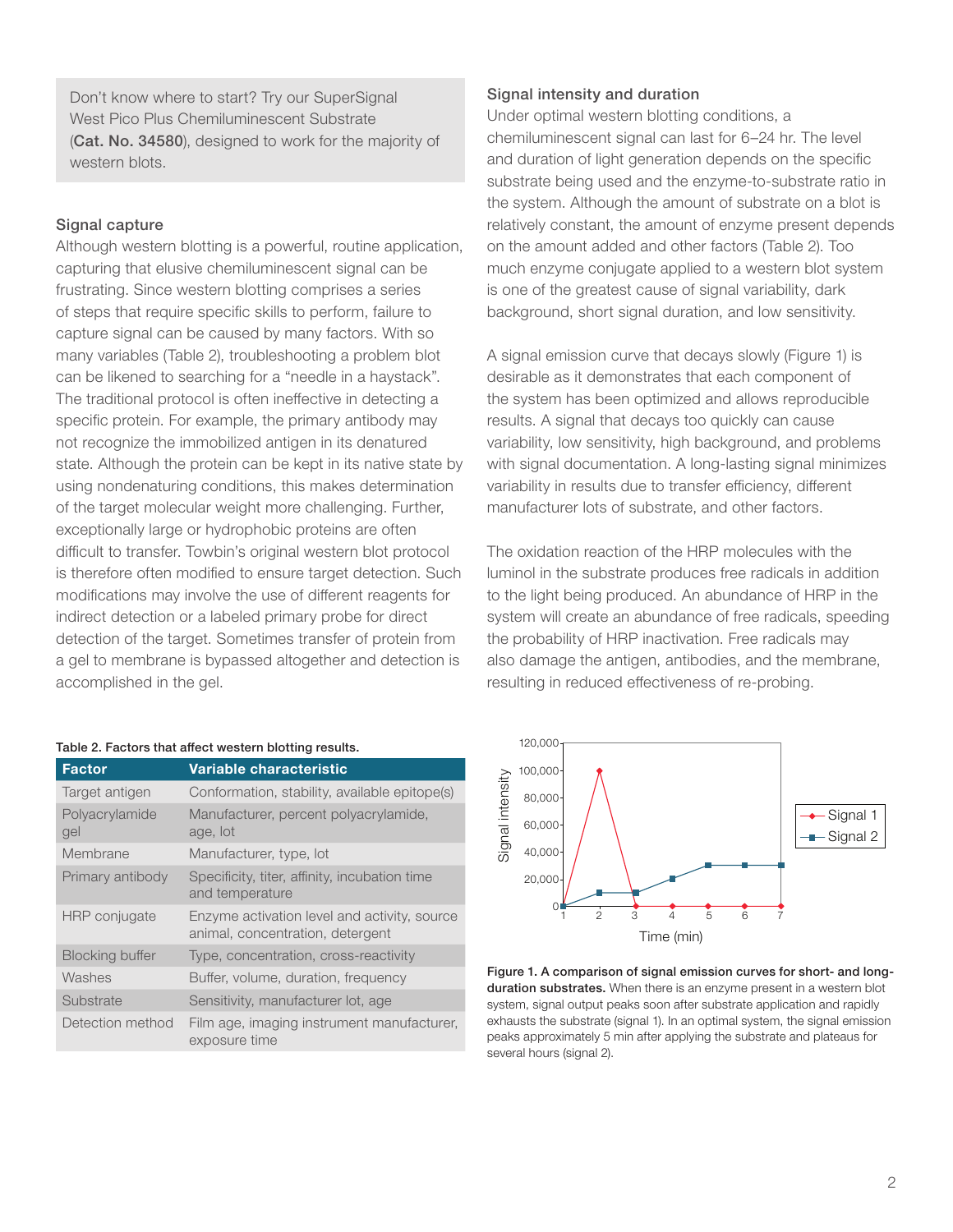#### Direct and indirect methods

Direct detection uses a labeled primary antibody. Because incubation with a secondary antibody is eliminated, this strategy takes less time than a classic western blot. Additionally, background signal from cross-reactivity with the secondary antibody is eliminated. Direct detection also enables probing for multiple targets simultaneously. Labeling a primary antibody, however, sometimes has an adverse effect on its immunoreactivity, and allows for no signal amplification. As the direct method is generally less sensitive than an indirect detection, it is most useful when the target is relatively abundant. One option is biotinylating the primary antibody, which is an indirect method that both amplifies the signal and eliminates the need for a secondary antibody. Labeling with biotinylation reagents typically results in more than one biotin moiety per antibody molecule. Each biotin moiety is capable of interacting with enzyme-conjugated avidin, streptavidin, or Thermo Scientific™ NeutrAvidin Protein ([Cat. No. 31000](https://www.thermofisher.com/order/catalog/product/31000)). Essentially, the biotin-binding conjugate replaces a secondary antibody, and its appropriate molar concentration is the same as if a secondary antibody were used. The small size of biotinylation reagents (typically less than 2 kDa) compared to enzymes (40 kDa for HRP; 140 kDa for AP) often reduces steric hindrance, allowing greater functionality of the labeled primary antibody.

#### Far-western methods

Occasionally, an antibody to a specific antigen is unavailable or unsuitable for western blot analysis. Target protein–specific detection by blotting is also possible if a corresponding binding partner is available for use as a probe. This type of application, referred to as a far-western blot, is routinely used for the discovery or confirmation of a protein–protein interaction. There are numerous variations in western blotting detection that include, but are not limited to, the previously mentioned strategies. In far-western blotting, labeled binding partners may be labeled by an *in vitro* translation reaction with 35S-labeled probe. Biotinylating the probe and detecting

with a biotin-binding protein conjugate is also possible. This type of detection has the added advantage of signal amplification. However, when using this technique the probe should not be over-labeled, to prevent target detection from being compromised. Additionally, a recombinant probe can be expressed in bacteria with a tag such as GST, HA, c-Myc, or FLAG, in which detection occurs via a labeled antibody to the particular tag. As with other blotting applications, the far-western method is effective for both membrane and in-gel detection systems.

#### **Optimization**

Each western blot system must be optimized to obtain consistently good results. Many factors influence signal intensity and duration, and each of these factors can be optimized. Included below are discussions on several factors. The protocol section at the end of this guide includes specific instructions and suggestions about optimization procedures.

#### Blotting membrane

HRP–luminol interactions and subsequent signal generation are likely unaffected by membrane composition. Nitrocellulose and PVDF membranes, however, do differ in their protein-binding properties. Generally, PVDF has a higher binding capacity than nitrocellulose, high tensile strength, and excellent handling characteristics. However, PVDF is more hydrophobic, which makes it potentially more difficult to wet and it sometimes results in more background signal compared to other membranes. Since PVDF membranes from different manufacturers behave differently, researchers need to make sure that the PVDF membrane from each manufacturer is optimized within a given system. For best results, empirically test a given membrane prior to optimizing with precious samples or antibodies. Owing to the lot-to-lot differences between membranes, it may be beneficial to test each new lot of membrane.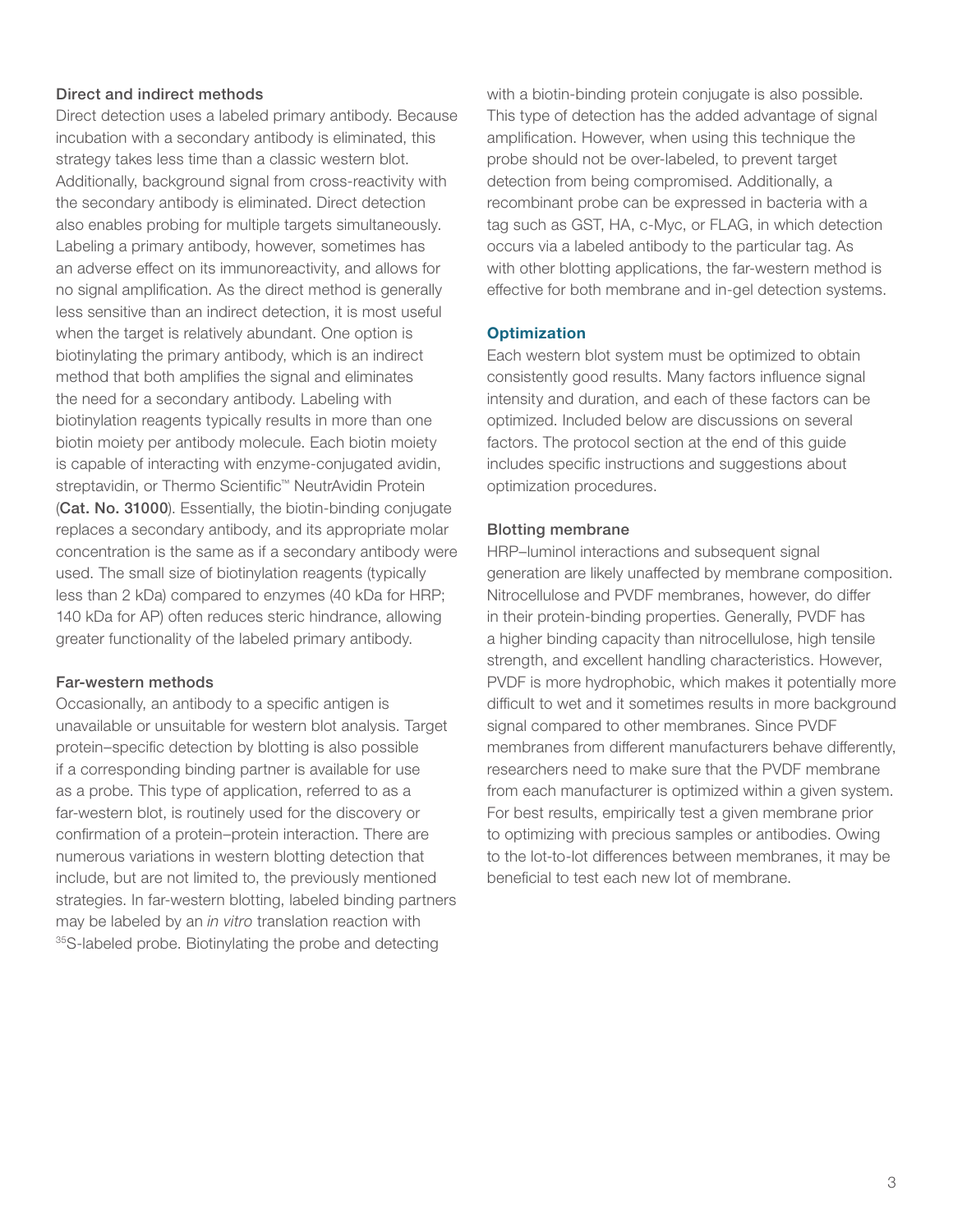#### Protein transfer

Transfer efficiency varies dramatically between different proteins. They differ in their ability to migrate from the gel and their tendency to bind to the membrane using a particular set of conditions. Transfer efficiency depends on factors such as gel composition, the gel-membrane contact, position of the electrodes, transfer duration, protein size and composition, field strength, buffer composition, and the presence of detergents. Optimal transfer of most proteins via wet tank systems is obtained in low–ionic strength buffers and with low electrical current. However, high–ionic strength buffers are necessary for fast transfers that can be performed at high current. Transfer efficiency can be evaluated by staining the membrane with an immunoblot-compatible or reversible stain.

#### Blocking buffer

Many different blocking reagents are available for western blotting applications. Since there is no one optimum blocking reagent for all systems, empirical testing is essential. An optimal blocking buffer maximizes the signal-to-noise ratio and does not react with the system's antibodies or targets. For example, using 5% nonfat milk as a blocking reagent in avidin–biotin systems results in high background because milk contains variable amounts of endogenous biotin, which binds to biotin-binding proteins. In addition, milk contains phosphatases, which could dephosphorylate the target protein, and interfere with detection of previously phosphorylated molecules in the sample. When switching substrates, antibodies, or the target, a diminished signal or increased background can result simply because the blocking buffer was not optimal for the new system.

Some systems may benefit from adding a surfactant, such as Thermo Scientific™ Tween™ 20 detergent, to the blocking solution. Surfactants can minimize background by preventing the blocking reagent from nonspecifically binding to the target. Adding too much detergent, however, can prevent adequate blocking. Typically, a final concentration of 0.05% detergent is used; however, it may not be required or optimal for all systems. It is recommended that a high-quality detergent such as Thermo Scientific™ Tween™ 20 Surfact-Amps™ Detergent Solution ([Cat. No. 28320](https://www.thermofisher.com/order/catalog/product/28320)), which is a specially purified

Tween 20 detergent free of peroxides and carbonyls, be used. This will prevent these contaminants from interfering with the assay. Thermo Scientific<sup>™</sup> StartingBlock<sup>™</sup> T20 Blocking Buffer in PBS ([Cat. No. 37579](https://www.thermofisher.com/order/catalog/product/37579?SID=srch-hj-37579)) or TBS ([Cat. No. 3754](https://www.thermofisher.com/order/catalog/product/37543?SID=srch-hj-37543)3) contains Tween 20 detergent at a concentration of 0.05%.

#### Antibodies

Western blotting is typically performed by probing the blocked membrane with a primary antibody that recognizes a specific protein or epitope in a complex mixture of proteins. The choice of a primary antibody will depend on the specific antigen being detected and the corresponding available antibodies. It is also important to note that not all primary antibodies are suitable for western blotting. So, antibodies that are validated for this application should only be used. Generally, tagged secondary antibodies are used as the means of ultimately detecting the target antigen (indirect detection). A wide variety of labeled secondary antibodies can be used for western blot detection. The choice of secondary antibody depends on either the species of animal in which the primary antibody was raised (the host species) or any tag linked to the primary antibody (e.g., biotin, multiple histidines (6xHis), hemagglutinin (HA), etc.) For example, if the primary antibody is an unlabeled mouse monoclonal (IgG or IgM) antibody, then the secondary antibody must be an anti–mouse IgG or anti–mouse IgM antibody obtained from a non-mouse host.

#### Did you know?

Our Invitrogen™ antibodies are fully validated,\* eliminating the need to screen numerous antibodies to find the right one. We offer thousands of antibodies for over 50 research areas, guaranteed to perform in the stated application and species.

Also, we have an extensive selection of high-quality conjugated and unconjugated secondary antibodies for fluorescent, colorimetric, and chemiluminescent detection of primary antibodies in western blotting and many other applications.

Find out more at thermofisher.com/antibodies

<sup>\*</sup> The use or any variation of the word "validation" refers only to research use antibodies that were subject to functional testing to confirm that the antibody can be used with the research techniques indicated. It does not ensure that the product(s) was validated for clinical or diagnostic uses.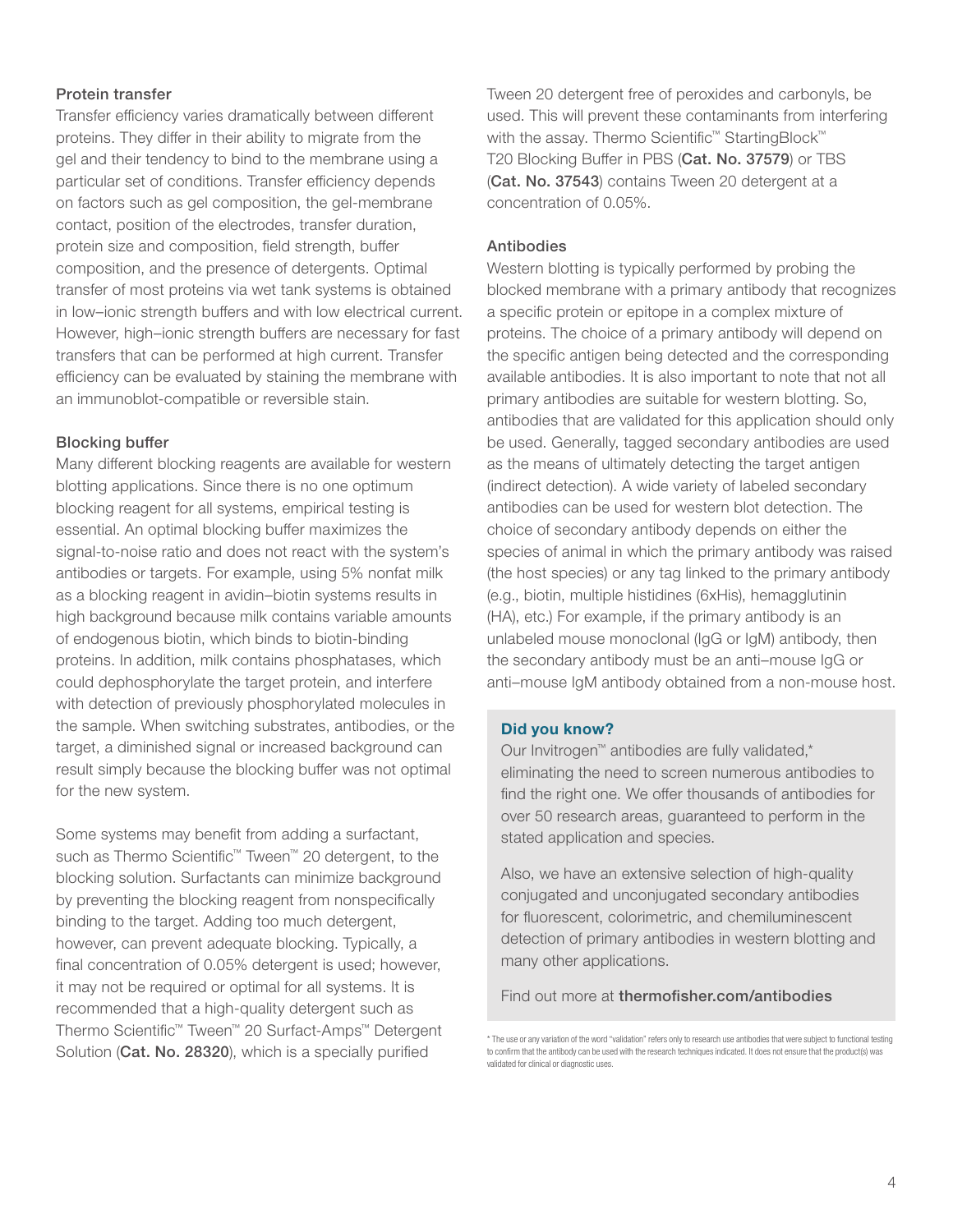Not only is the affinity of the primary antibody for the antigen important, but the concentrations of primary and secondary antibodies also have profound effects on signal emission. An excessive amount of HRP captured on the blot may be a result of excessive concentration of either the primary or secondary antibody, or both. Minimizing the primary antibody concentration is advantageous, as it promotes target-specific binding and low background. If the signal is inadequate due to high background or low antibody binding, enhancer products can be used as a pretreatment to increase the signal of the western blot. The Thermo Scientific™ SuperSignal™ Western Blot Enhancer ([Cat. No. 46640](https://www.thermofisher.com/order/catalog/product/46640?SID=srch-hj-46640)) can help improve detection of the target protein. It is a 2-part system that contains a membrane treatment reagent and primary antibody diluent to increase signal intensity and sensitivity, improving overall signal-tonoise ratio in the system (Figure 2).



Figure 2. SuperSignal Western Blot Enhancer reduces background to enable detection of low-abundance targets. K562 cell lysate was loaded into Tris-glycine SDS-PAGE gels at 1.25, 2.5, 5, and 10 µg per lane. (Left) After electrophoresis, the proteins were transferred to nitrocellulose membranes ([Cat. No. 88013\)](https://www.thermofisher.com/order/catalog/product/88013) and the membranes were blocked with Thermo Scientific™ SuperBlock™ Blocking Buffer [\(Cat. No. 37535](https://www.thermofisher.com/order/catalog/product/37535)). The blot was probed with mouse anti-ERK 1 primary antibody at 1 µg/mL ([Cat. No. MA1-13041](https://www.thermofisher.com/order/catalog/product/MA1-13041)) and then a horseradish peroxidase (HRP)– conjugated goat anti–mouse IgG ([Cat. No. 31430\)](https://www.thermofisher.com/order/catalog/product/31430) secondary antibody at 0.08 µg/mL. Thermo Scientific™ Pierce™ ECL Substrate [\(Cat. No. 32209\)](https://www.thermofisher.com/order/catalog/product/32209) was used for detection. Both the primary antibody and secondary antibody conjugates were diluted in blocking buffer. (Right) The protocol is same as described above except this protocol included use of SuperSignal Western Blot Enhancer. The membranes were pretreated with the Antigen Pretreatment Solution for 10 min, rinsed with water, and incubated with the blocking buffer. The primary antibody was diluted in Primary Antibody Diluent prior to probing the membrane.

If a blot fails to generate an adequate signal, remove all the detection reagents from the blot and reprobe with either a different primary antibody at a fixed concentration or different concentrations of the antibody. This often conserves valuable sample and time; however, insufficient stripping can leave active HRP on the blot that can also produce signal. To check for active HRP remains on a stripped blot, reapply the substrate and check for signal. Also, an abundance of inactive HRP molecules not removed by stripping may inhibit the primary antibody from binding to the target on reprobing. Stripping and reprobing blots is an effective method to gain more information about a specific system and conserves valuable samples.

#### Detection method

Traditionally, to detect a western blot chemiluminescence signal, film is used. This film requires no expensive equipment and provides excellent sensitivity. Unfortunately, each piece of film can only be used once and must be developed before determining whether or not the exposure time was appropriate. Trial and error (i.e., using several sheets of film) is often required. Often, it is necessary to expose several pieces of film for different time periods to obtain the proper balance between the signal and background. If the film is overexposed, the signal may be lost in the background or separate bands may become blurred together. The overexposed film can be "rescued" using reagents such as Thermo Scientific™ Pierce™ Background Eliminator ([Cat. No. 21065](https://www.thermofisher.com/order/catalog/product/21065)) (Figure 3).



Figure 3. Recombinant human TNFα was separated by SDS-PAGE using a 4–20% gel and transferred to a nitrocellulose membrane. After blocking, the blot was probed with a mouse anti–human TNFα antibody and a goat anti-mouse secondary antibody conjugated to HRP, and detected with SuperSignal West Dura substrate [\(Cat. No. 34076](https://www.thermofisher.com/order/catalog/product/34076)). The blot was exposed to film for 30 sec, resulting in considerable background speckling (A). The film was then treated with Thermo Scientific<sup>™</sup> Pierce™ Background Eliminator (Cat. No. 21065) for 2 min to remove speckling and band overexposure (B).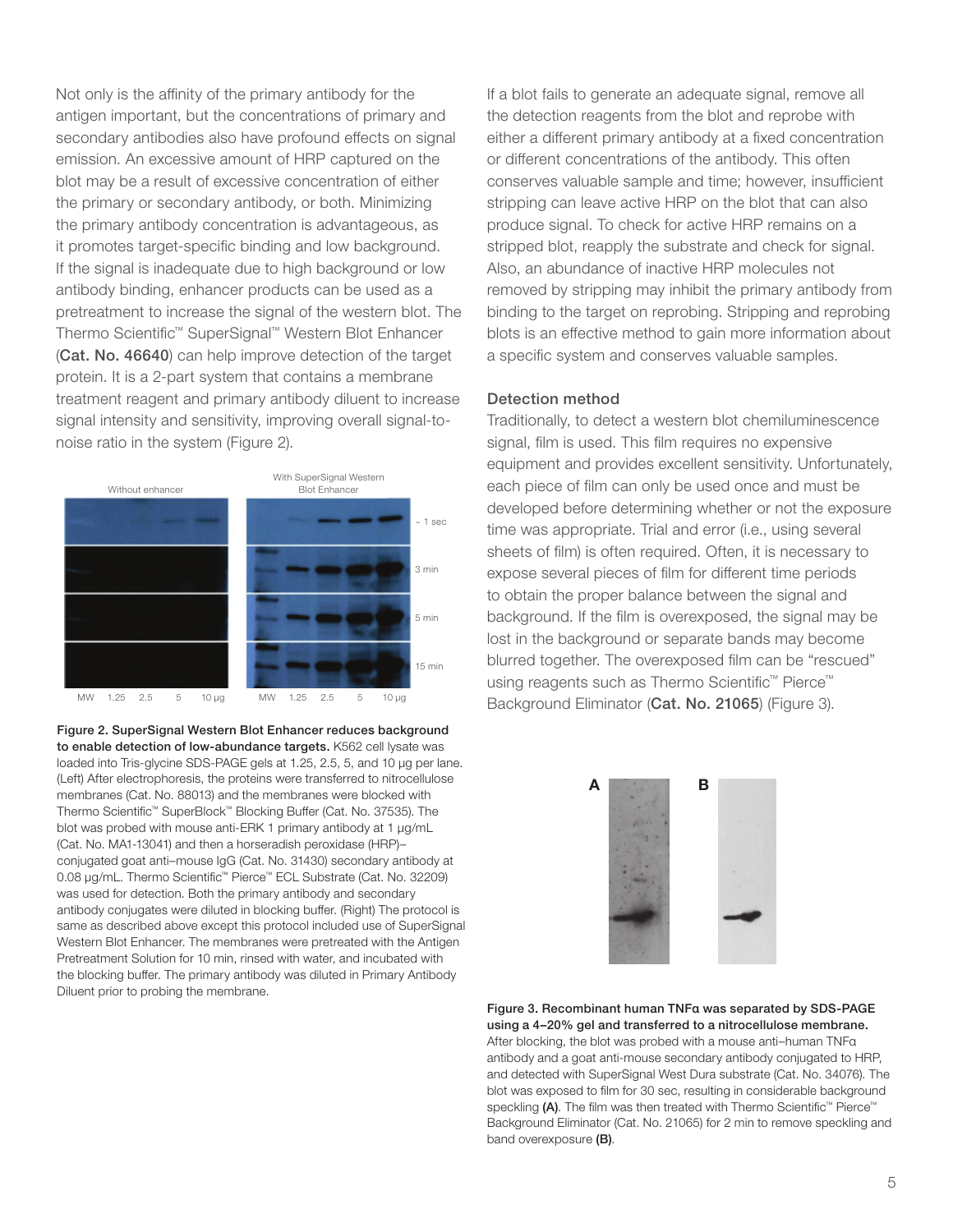Charge-coupled device (CCD) cameras are now commonly used to detect chemiluminescence. These imagers and their accompanying analytical software such as the Invitrogen™ iBright™ CL1000 Imaging System ([Cat. No. A32749](https://www.thermofisher.com/us/en/home/life-science/protein-biology/protein-assays-analysis/western-blotting/detect-proteins-western-blot/western-blot-imaging-analysis/ibright-western-blot-imaging-systems.html?SID=fr-ibright-main)) are capable of adjusting the background signal and performing densitometry. The imager has several advantages over film-based detection. The large dynamic range and the high degree of exposure control allow for the best possible image documentation. Additionally, optimization of exposure time avoids saturation of band signal and allows for observation of minor variations in density. In contrast, film has a smaller dynamic range of detection, and band signals on film can quickly reach saturation. When signal intensity is high, the film's low dynamic range along with its propensity to reach saturation quickly and the limitations of exposure control often result in overexposed images.

### Common occurrences and explanations

#### No signal

An initial exposure that fails to capture the signal in a western blot indicates that the blotting system requires optimization. Frequently, lack of signal is caused by an increased amount of HRP in the system. It may seem counterintuitive to use less enzyme conjugate when a signal cannot be detected; however, for successful signal documentation, an optimal amount of antigen and primary antibody, and the correct balance of enzyme and substrate must be present. Substrate oxidation by the enzyme is irreversible and, therefore, once the substrate is oxidized, it can no longer interact with the enzyme to generate light. Because enzyme activity persists, the substrate is the limiting factor in the reaction. Once the substrate is exhausted, signal output ceases. Rarely, a lack of signal is caused by an insufficient amount of active enzyme present. Too much or not enough enzyme can be caused by any of the factors involved in the western blot system.

To produce a signal that can be captured, adjust the system's parameters. For reproducible results, prepare a new gel, apply an optimal amount of sample, and titrate the primary and secondary antibodies. When optimizing antibody concentrations, image the blot twice—once immediately after substrate incubation and a second time at an interval after incubating the substrate (e.g., 1 hr). The second detection provides information about the optimal enzyme concentration and helps optimize parameters. For example, if imaging the blot initially produced signal

but ceases to do so after an hour or other reasonable time interval, the blot conditions might have resulted in excess HRP.

Also, if the initial exposure does not capture a signal, a second, longer incubation with the substrate may yield a signal if there is little active HRP on the blot. Stripping all detection reagents from the blot and reprobing can save valuable sample while optimizing the process parameters. If blot-to-blot consistency is desired, the same conditions must be used and the same procedure must be followed each time the experiment is performed.

#### Signal fades quickly

When a particular system produces a signal that fades quickly, the western blot requires optimization, as described in the above section. However, obtaining a signal in the western blot indicates that the system is working, and the blotting conditions simply need to be tweaked. A signal that exhibits the desired long duration indicates that the blotting conditions are fully optimized for the system. A successful but suboptimal system is subject to the slight variations inherent to the method, such as transfer efficiency and changes in sample and antibody activity during storage and handling.

#### New bottle of substrate does not produce a signal

Occasionally, a signal may not be captured when the only variable that has changed in a particular system is the bottle or lot of the substrate used. Typically this result is caused by a western blot system that has not been fully optimized. Western blotting substrates may have minor variation from lot to lot. In a fully optimized blotting system, substrate sensitivity variations, as well as other variables, are minor or unnoticeable.

#### Brown or yellow bands on the membrane

HRP becomes brown when it is oxidized and inactive, causing most HRP conjugates to have a yellow to brown hue. In an optimized system, the amount of oxidized HRP is minuscule and cannot be visualized on the blot. The appearance of yellow or brown bands indicates presence of a large amount of HRP and therefore, the oxidized and inactive portion is visible. A blotting system that results in yellow bands requires optimization using much less enzyme conjugate. Additionally, a high amount of HRP in a localized area means that the reaction of the HRP with the substrate in that area will result in a highly localized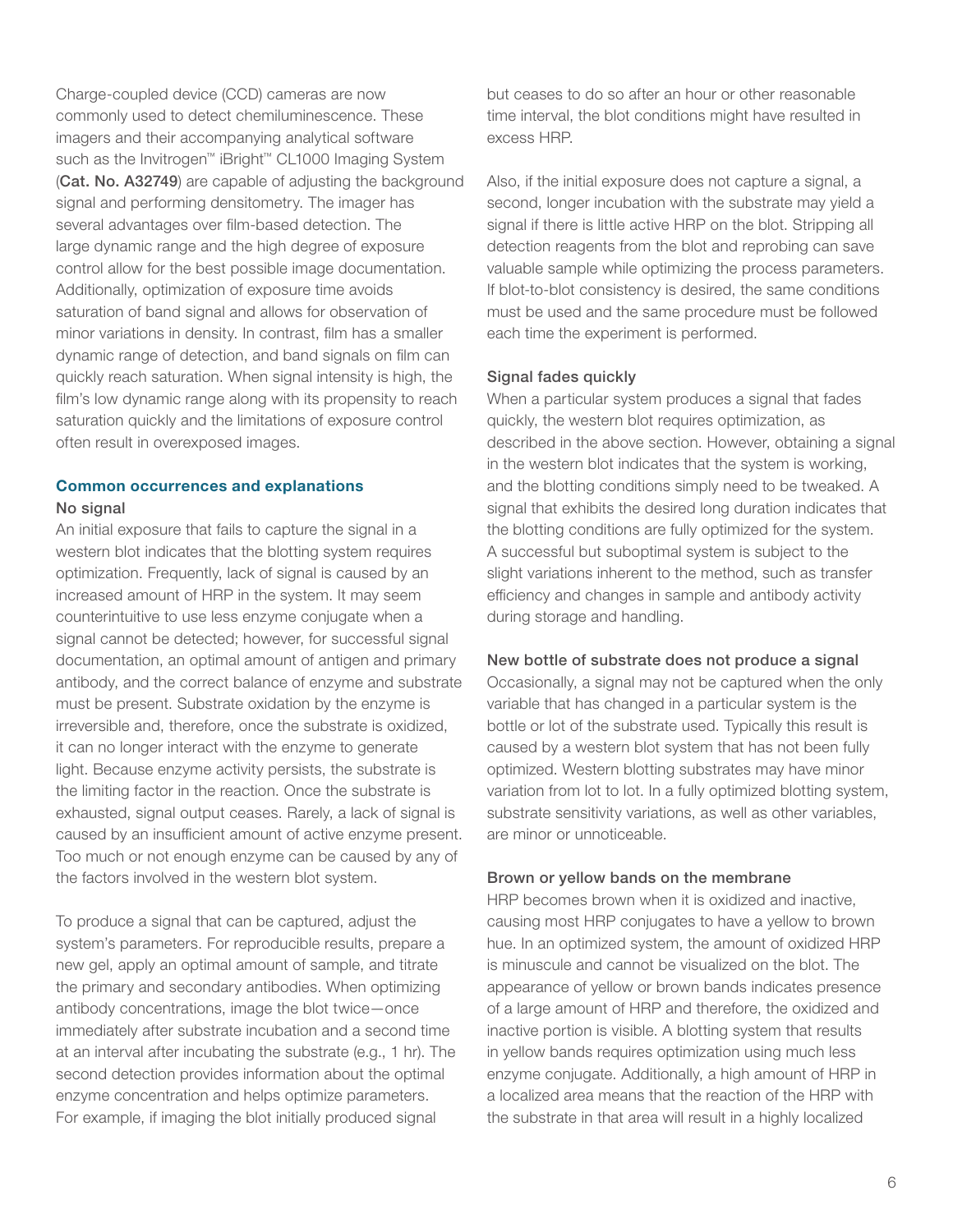concentration of free radicals. These free radicals can inactivate HRP and damage antibodies, and can also target the membrane, prohibiting effective reprobing.

#### Bands or entire blot glowing in the darkroom

If a pattern of bands or the entire blot glows after incubation in the substrate, then there is likely a high amount of HRP present in the system. This occurrence indicates that further dilution of the secondary antibody–HRP conjugate is required and possibly of the primary antibody as well. Presence of an excessive amount of enzyme can be potentially caused by many of the factors involved in the western blotting system. If the entire blot is glowing, optimization of blocking and washing steps, in addition to optimization of sample, primary antibody dilution, and secondary antibody conjugates, may be necessary.

#### Ghost or hollow bands

A protein band that has a halo in the middle of the band or an entire band that appears white in a dark background are typically referred to as ghost bands. This occurrence indicates depletion of substrate in the white area. The most common causes of ghost band effects are applying too much of the target protein to the gel and using too high concentrations of secondary antibodies.

#### High background

High background signal is the result of either insufficient blocking, cross-reacting of antibodies and blocking buffer, or using a high amount of enzyme conjugate. It is a common misbelief that a particular substrate can cause background signal or can increase the background signal. In reality, the substrate in itself cannot cause any signal without the enzyme being present. When changing to a substrate with greater sensitivity than what was previously used, high background often results if the parameters, such as antibody concentrations, were not altered to compensate for the substrate's sensitivity. Using optimal concentrations of antibodies promotes target-specific binding and low background.

#### General protocol for blotting and stripping using chemiluminescent substrates

This section contains in-depth protocols for western blotting, stripping membranes, and optimization. While this guide does not describe every eventuality and aspect of western blotting, it provides an accurate overview of the uses, limitations, and potential of this powerful technique.

We offer a wide selection of precast gels, electrophoresis buffers, blocking and wash buffers, primary and secondary antibodies, chemiluminescent substrates, film, imaging systems, and other essential reagents for western blotting. See the "Related products" section on the last page or visit the website for more information.

#### Conventional western blotting protocol

- 1. Separate the proteins in the sample by gel electrophoresis.
- 2. Prepare the transfer buffer: Use Tris-glycine transfer buffer dissolved in 400 mL of ultrapure water plus 100 mL methanol (25 mM Tris, 192 mM glycine, pH 8.0, 20% methanol). Use and store the transfer buffer at 4°C.
- 3. Construct a gel sandwich (Figure 4) for wet transfer. For semi-dry transfer, prepare the sandwich in the same order between the anode and cathode.



Figure 4. Electrophoretic transfer setup.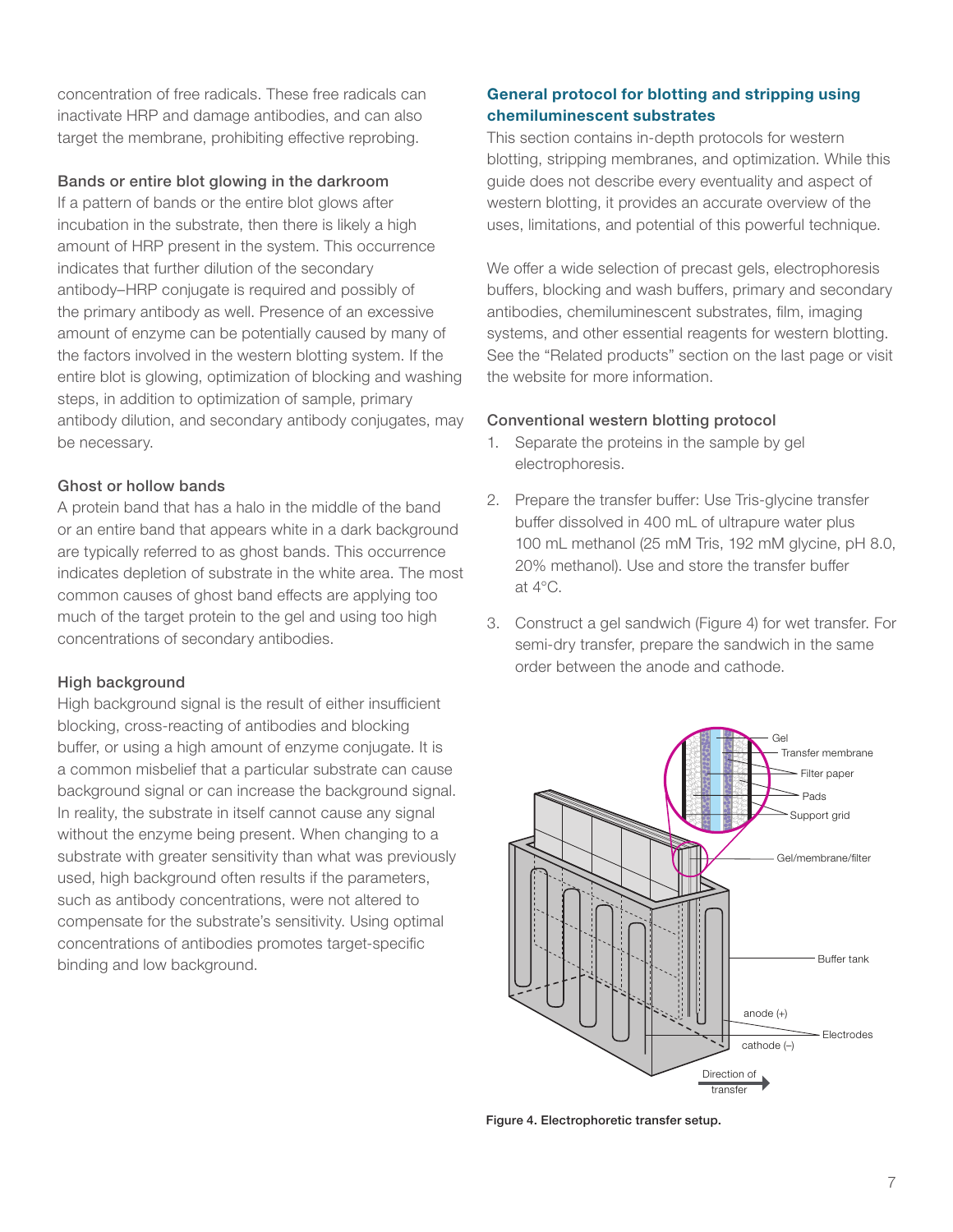- 4. Transfer proteins from the gel to a membrane. For wet transfer using a mini-transfer apparatus designed for a 8 x 10 cm gel, transfer at 40 V for 90 min, keeping the buffer temperature at 4°C. For semi-dry transfer use 15 V for 90 min.
- 5. Remove the membrane and block the nonspecific binding sites with a blocking buffer for 20–60 min at room temperature (RT) with shaking.
- 6. Incubate the blot with the primary antibody solution (Table 3) containing 10% blocking solution with continuous rocking for 1 hr. If desired, incubate the blot overnight at 2–8°C.
- 7. Wash the membrane three times for 5 min each with Tris-buffered saline (TBS), phosphate-buffered saline (PBS), or other physiological wash buffer containing 0.05% Tween 20 detergent. If using an enzymeconjugated primary antibody, proceed to Step 10.
- 8. Incubate blot with the enzyme conjugate (Table 4) containing 10% blocking solution with continuous rocking for 1 hr at RT.
- 9. Wash the membrane 5 times for 5 min each in wash buffer to remove any unbound secondary antibody conjugate. It is crucial to thoroughly wash the membrane after incubation with the enzyme conjugate.
- 10. Prepare the substrate. Use a sufficient volume to ensure that the blot is completely wetted with the substrate and the blot does not become dry (0.1 mL/cm2 ).
- 11. Incubate the blot with the substrate for 1 min when using Pierce ECL substrate or 5 min when using SuperSignal substrates.
- 12. Remove the blot from the substrate and place it in a plastic membrane protector. A plastic sheet protector works well, although a plastic wrap may also be used. Remove all air bubbles between the blot and the surface of the membrane protector.
- 13. Image the blot using film or a cooled CCD camera.

#### Did you know?

- You can complete transfer step in less than 10 min. Use our dry-transfer Invitrogen™ iBlot 2 Dry Blotting System or Power Blotter. Find out more at [thermofisher.com/iblot2](http://www.thermofisher.com/us/en/home/life-science/protein-biology/protein-assays-analysis/western-blotting/transfer-proteins-western-blot/iblot-dry-blotting-system.html)
- There is a hands-free alternative for all blocking, antibody incubation, and washing steps. Use our Invitrogen™ iBind™ and iBind™ Flex Western Devices. Find out more at [thermofisher.com/ibind](http://www.thermofisher.com/us/en/home/life-science/protein-biology/protein-assays-analysis/western-blotting/detect-proteins-western-blot/ibind-western-system.html)

#### Western blot stripping protocol

- 1. Prepare the stripping buffer. Use one of the following suggested stripping buffers:
	- Thermo Scientific™ Restore™ Western Blot Stripping Buffer ([Cat. No. 21059](https://www.thermofisher.com/order/catalog/product/21059?SID=srch-hj-21059))
	- Thermo Scientific™ Restore™ Plus Western Blot Stripping Buffer ([Cat. No. 46428](https://www.thermofisher.com/order/catalog/product/46428?SID=srch-hj-46428))
	- 0.1 M glycine∙HCl (pH 2.5–3.0)
	- 50 mM Tris∙HCl (pH 7), 2% SDS, 50 mM dithiothreitol (DTT)
- 2. Place the blot to be stripped in stripping buffer. Use sufficient volume to ensure that the blot is completely wetted (approximately 20 mL for an 8 x 10 cm blot).

| Table 5: Hecommended primary antibody dilutions to use with Thermo Scienting. Chemitaminescent substrates. |                   |                           |                                      |                                        |                                         |  |
|------------------------------------------------------------------------------------------------------------|-------------------|---------------------------|--------------------------------------|----------------------------------------|-----------------------------------------|--|
| <b>Substrate</b>                                                                                           | <b>Pierce ECL</b> | <b>Pierce ECL</b><br>Plus | SuperSignal<br><b>West Pico PLUS</b> | <b>SuperSignal</b><br><b>West Dura</b> | <b>SuperSignal</b><br><b>West Femto</b> |  |
| Recommended primary<br>antibody dilutions                                                                  | 1:1.000           | 1:1.000                   | 1:1.000                              | 1:5.000                                | 1:5.000                                 |  |

#### Table 3. Recommended primary antibody dilutions to use with Thermo Scientific™ chemiluminescent substrates.

#### Table 4. Recommended secondary antibody dilutions to use with Thermo Scientific chemiluminescent substrates.

| <b>Substrate</b>                            | <b>Pierce ECL</b> | <b>Pierce ECL Plus</b>                      | SuperSignal<br><b>West Pico PLUS</b> | SuperSignal<br><b>West Dura</b> | <b>SuperSignal</b><br><b>West Femto</b> |
|---------------------------------------------|-------------------|---------------------------------------------|--------------------------------------|---------------------------------|-----------------------------------------|
| Recommended secondary<br>antibody dilutions |                   | $1:1.000 - 1:15.000$ $1:25.000 - 1:200.000$ | 1:20.000-1:100.000                   | 1:50.000-1:250.000              | 1:100.000–1:500.000                     |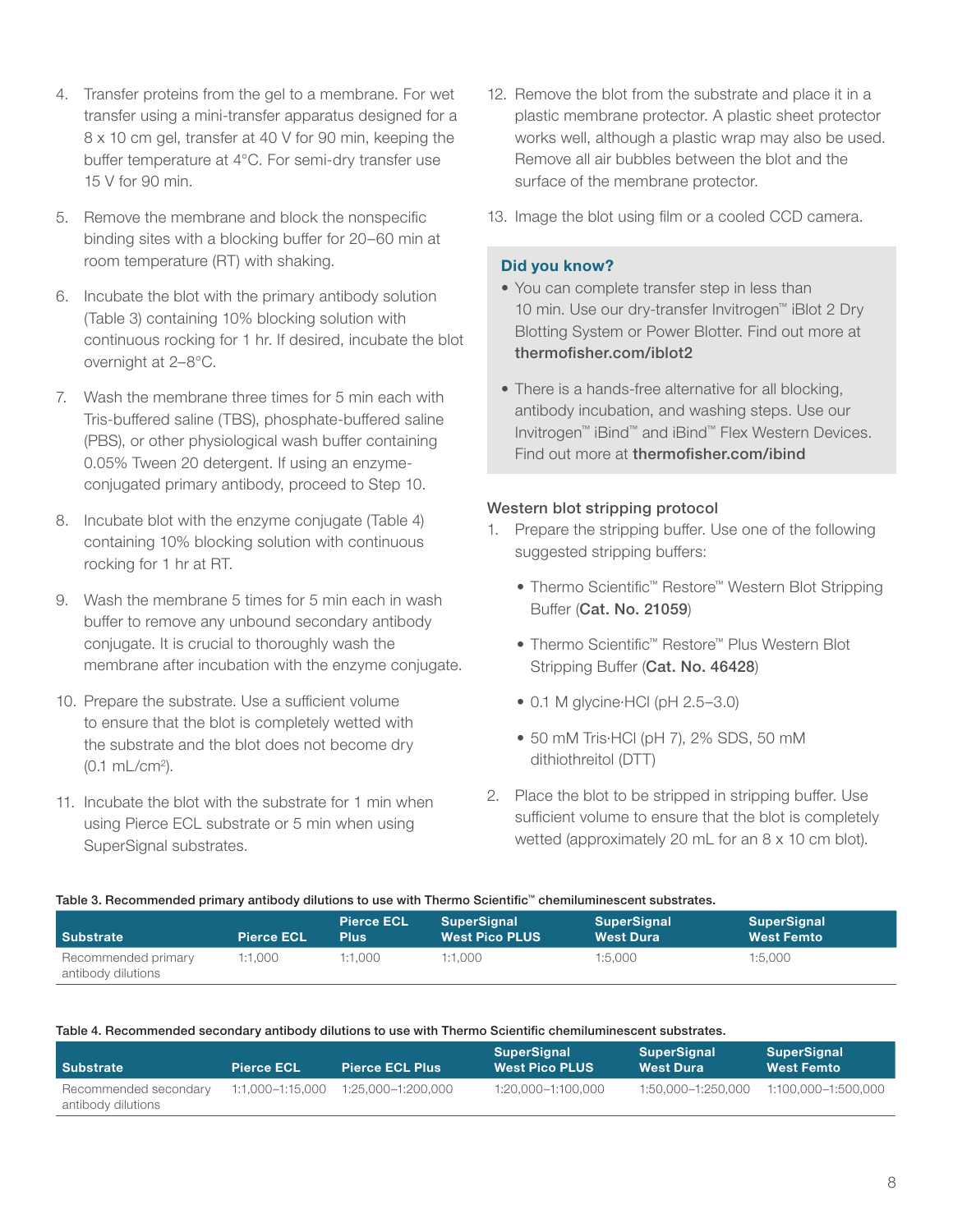- 3. Incubate for 5–15 min at room temperature. Optimization of both incubation time and temperature is essential for best results. Some interactions require at least 15 min of incubation and may require incubation at 37°C. If using a glycine buffer at low pH, incubate for 30 min at 70°C.
- 4. Remove the blot from the stripping buffer and wash using wash buffer (PBS/TBS or other physiological buffer containing 0.05% Tween 20 detergent).
- 5. To test for complete removal of the enzyme conjugate and primary antibody, perform the tests listed below. If a signal is detected in either case, repeat steps 2–4, stripping for an additional 5–15 min or increasing the temperature to 37°C. Optimize stripping time and temperature to ensure complete removal of antibodies while preventing damage to the antigen.
	- To test for complete removal of the enzyme conjugate, incubate the membrane with substrate and image the blot. If no signal is detected after a 5 min exposure to film, the enzyme conjugate has been successfully removed from the membrane.
	- To test for complete removal of the primary antibody, incubate the membrane with enzyme conjugate and then wash with wash buffer. Incubate with the substrate and image the blot. If no signal is detected after a 5 min exposure to film, the primary antibody has been successfully removed from the membrane.
- 6. After determining that the membrane is properly stripped, commence the second probing experiment. Typically, a blot can be stripped and reprobed several times but may require longer exposure times or a more sensitive substrate after each stripping. Subsequent reprobing may result in decreased signal if the antigen is labile. In such case, analysis of the individual system is required. If you want to probe a protein expressed from a housekeeping gene in order to standardize the protein loading, probe the target protein first to ensure no loss of signal due to stripping of the membrane.

#### Optimization procedures for chemiluminescence western blotting

#### Optimizing antigen concentration

- 1. Prepare different concentrations of the protein sample in SDS-PAGE sample buffer. Test a wide range of sample concentration, keeping in mind the detection limit of the substrate being used.
- 2. Apply an equal volume of each concentration on the gel and separate the samples by electrophoresis. Transfer the samples to a membrane.
- 3. Block the membrane with a standard blocking reagent and probe with the primary antibody followed by the enzyme conjugate. If optimized dilutions have not yet been determined, use a mid-range value according to the sensitivity of the substrate.
- 4. Wash membrane and add the substrate. Image the blot as desired.

#### Optimizing membrane blocking

- 1. Separate the protein sample by electrophoresis and transfer to a membrane, or dot protein samples onto the membrane as described in the "Signal capture" section.
- 2. Cut strips from the membrane according to the number of conditions being tested. The following combinations should be tested with each blocker:
	- Blocker + primary antibody + enzyme conjugate + substrate
	- Blocker + enzyme conjugate + substrate
	- Blocker + substrate
- 3. Add the strips to various blocking solutions, ensuring the strip is completely immersed in the solution. Incubate each strip for 1 hr at room temperature with shaking.
- 4. Add primary antibody containing 10% blocking agent (v/v) to appropriate groups containing strips with blocking solution. Other groups will remain in the blocking solution until it is time to expose to another solution. If optimized dilutions have not yet been determined, use a mid-range value according to the sensitivity of the substrate.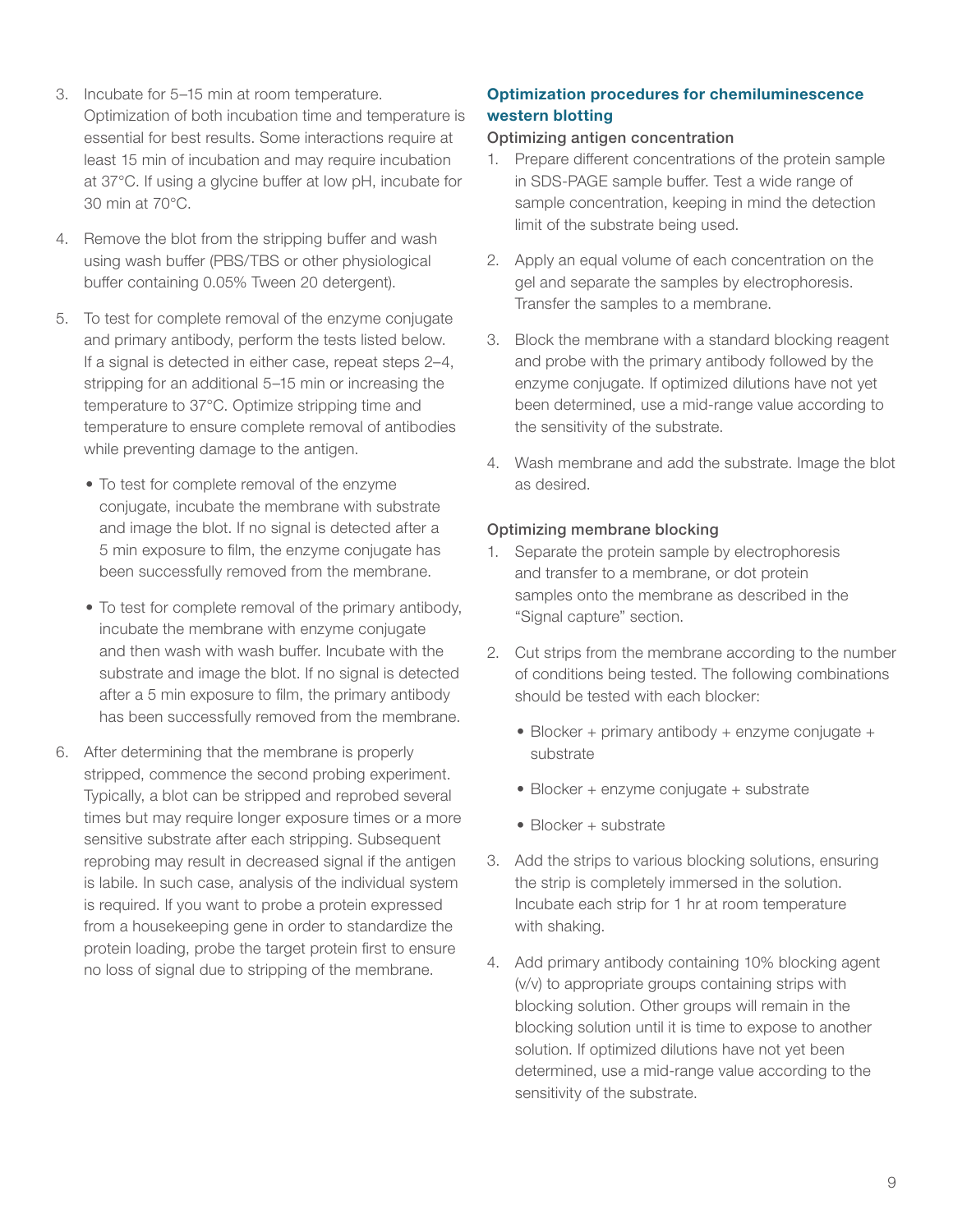- 5. Add enzyme-conjugate solution containing 10% blocking agent (v/v) to all groups except the one containing the blocker and substrate. If optimized dilutions have not yet been determined, use a mid-range value according to the sensitivity of the substrate.
- 6. Wash membrane and add the substrate. Image the blot as desired.

#### Optimizing the primary antibody concentration

- 1. Separate the protein sample by electrophoresis and transfer to the membrane. Alternatively, dot the protein sample onto the membrane as described in the section for optimizing antigen concentration. Block the membrane using an appropriate blocking reagent. Cut strips from the membrane according to the number of primary antibody conditions being tested.
- 2. Prepare dilutions of primary antibody in wash buffer containing 10% blocking agent (v/v) and apply to the membrane strips. Incubate for 1 hr at room temperature.
- 3. Wash the strips and incubate with enzyme conjugate for 1 hr at room temperature. Wash again and develop signal using an appropriate substrate. Image the blot as desired.

#### Optimizing membrane washing

- 1. Use a wash buffer such as PBS or TBS or other physiological buffer containing 0.05% Tween 20 detergent.
- 2. Wash the membrane by agitating at least 3 times for 5 min each after primary antibody incubation, and at least 5 times for 5 min each after incubating with the enzyme conjugate.
- 3. If nonspecific background appears upon final detection, use larger volumes of wash buffer or increase the number and time of each wash. If no improvement occurs, the problem lies with another variable.

#### Optimizing enzyme conjugate concentration

When determining the optimal concentration for a new western blotting system, a simple experiment often saves much frustration with potential signal variability.

- 1. Apply the same amount of target in three (or more) wells of the gel.
- 2. Separate the protein sample by electrophoresis and transfer the sample to the membrane. Block the nonspecific binding sites and probe with the primary antibody.
- 3. After washing, cut the blot into strips containing the target.
- 4. Probe each strip with a different concentration of the secondary antibody conjugate. For example, for SuperSignal West Pico Plus Substrate use 1:40,000, 1:60,000, and 1:80,000 dilutions (from a 1 mg/mL stock). Incubate strips for 1 hr at RT with continuous rocking.
- 5. Wash the strips and add the substrate. After substrate incubation, image the strips.
- 6. Wait 1–2 hr and image the strips a second time.
- 7. Evaluate the results. For example, if the second exposure results in a signal for the 1:80,000 dilution and the signals from the other two dilutions are faint upon second imaging, then the 1:80,000 dilution is the closest to the optimum. But if the 1:40,000 dilution has a strong signal and the other two dilutions produce faint signals, then the more concentrated dilution is closer to the optimum.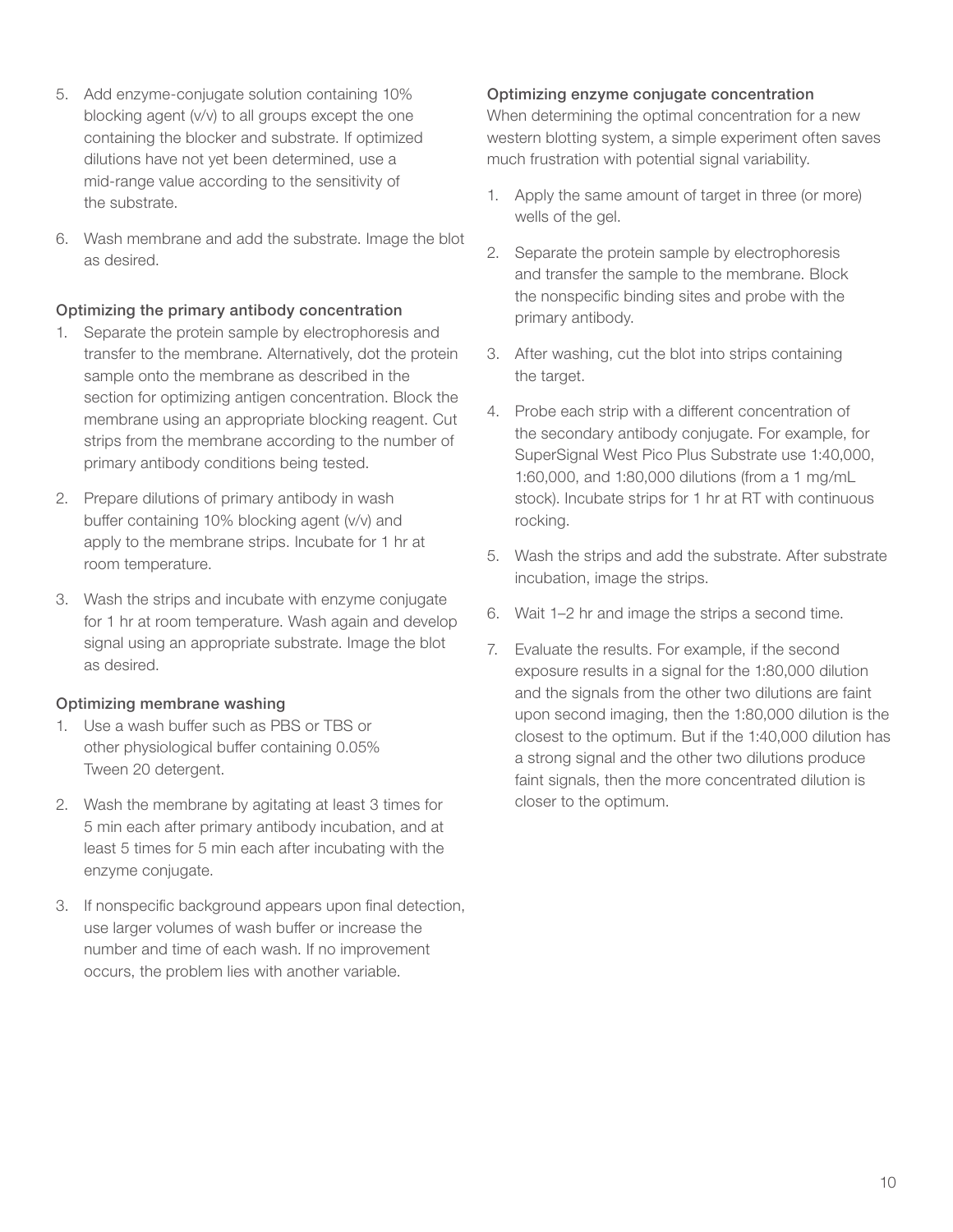#### Optimizing the detection method

- 1. Separate the protein sample by electrophoresis and transfer to membrane, or dot the protein sample onto the membrane as described in "Optimization of antigen concentration" section.
- 2. Block nonspecific binding sites and probe with the primary antibody and enzyme conjugate containing 10% blocking agent (v/v).
- 3. If antibody concentrations have not been optimized, choose a mid-range value. Wash the membrane after each incubation.
- 4. Cut strips from the membrane according to the number of substrate exposure conditions being tested. Prepare working solution of the substrate to be tested.
- 5. Incubate the membrane strips with the substrate for a time period consistent with the manufacturer's instructions.
- 6. Remove the strips from the substrate using forceps and gently tap edge onto a paper towel to remove excess substrate.
- 7. Place the strips in a plastic cover and image the blot for varying lengths of time. Select a time that shows clear signal and low background.

#### References

- 1. Bers G and Garfin D (1985) Protein and nucleic acid blotting and immunobiochemical detection. *Biotechniques* 3:276-88.
- 2. Bjerrum OJ , Heegaard NHH, editors (1988) *Handbook of Immunoblotting of Proteins*. Volume 1. Technical Descriptions: CRC Press, Boca Raton.
- 3. Bollag DM et al., editors (1996) *Protein Methods.* Second Edition. New York (NY) Wiley-Liss, Inc.
- 4. Einarson MB. and Orlinick JR (2002) Identification of protein-protein interactions with glutathione-S-transferase fusion proteins. In: Golemis E (editor), Protein-Protein Interactions. *Cold Spring Harbor Laboratory Press* pp37-57.
- 5. Gallagher S (1996) Immunoblot Detection. In: C*urrent Protocols in Protein Science*. New York: John Wiley and Sons, Inc. pp.10.10.1-10.10.11.
- 6. Gershoni J (1988) Protein blotting. *Meth Biochem Anal* 33:1-58.
- 7. Gershoni JM, Palade GE (1983) Protein blotting: principles and applications. *Anal Biochem* 131:1-15.
- 8. Gershoni JM, Palade GE (1982) Electrophoretic transfer of proteins from sodium dodecyl sulfate-polyacrylamide gels to a positively charged membrane filter. *Anal Biochem* 124:396-405.
- 9. Hall RA (2004) Studying protein-protein interactions via blot overlay or Far Western blot. *Methods Mol Biol* 261:167-74.
- 10. Harlow E, Lane D (1988) Antibodies: *A Laboratory Manua*l. New York (NY) Cold Spring Harbor Laboratory, Cold Spring Harbor.
- 11. Malik VS, Lillehoj EP (1994) *Antibody Techniques*. San Diego (CA) Academic Press, Inc.
- 12. Ramlau J (1987) Use of secondary antibodies for visualization of bound primary reagents in blotting procedures. *Electrophoresis* 8:398-402.
- 13. Spinola SM, Cannon JG (1985) Different blocking agents cause variation in the immunologic detection of proteins transferred to nitrocellulose membranes. *J Immunol Meth* 81:161.
- 14. Towbin H, Gordon, J (1984) Immunoblotting and dot immunoblotting Current status and outlook. *J Immunol Meth* 72:313-40.
- 15. Towbin H et al. (1979) Electrophoretic transfer of proteins from polyacrylamide gels to nitrocellulose sheets: procedure and some applications. *Proc Natl Acad Sci USA*  76:4350-4354.
- 16. Ursitti JA. et al. (1995).Electroblotting from Polyacrylamide Gels. In: *Current Protocols in Protein Science.* New York (NY) pp. 10.7.1-10.7.14. John Wiley and Sons, Inc.
- 17. Young PR (1989) An improved method for the detection of peroxidase conjugated antibodies on immunoblots. *J Virol Meth* 24:227-236.